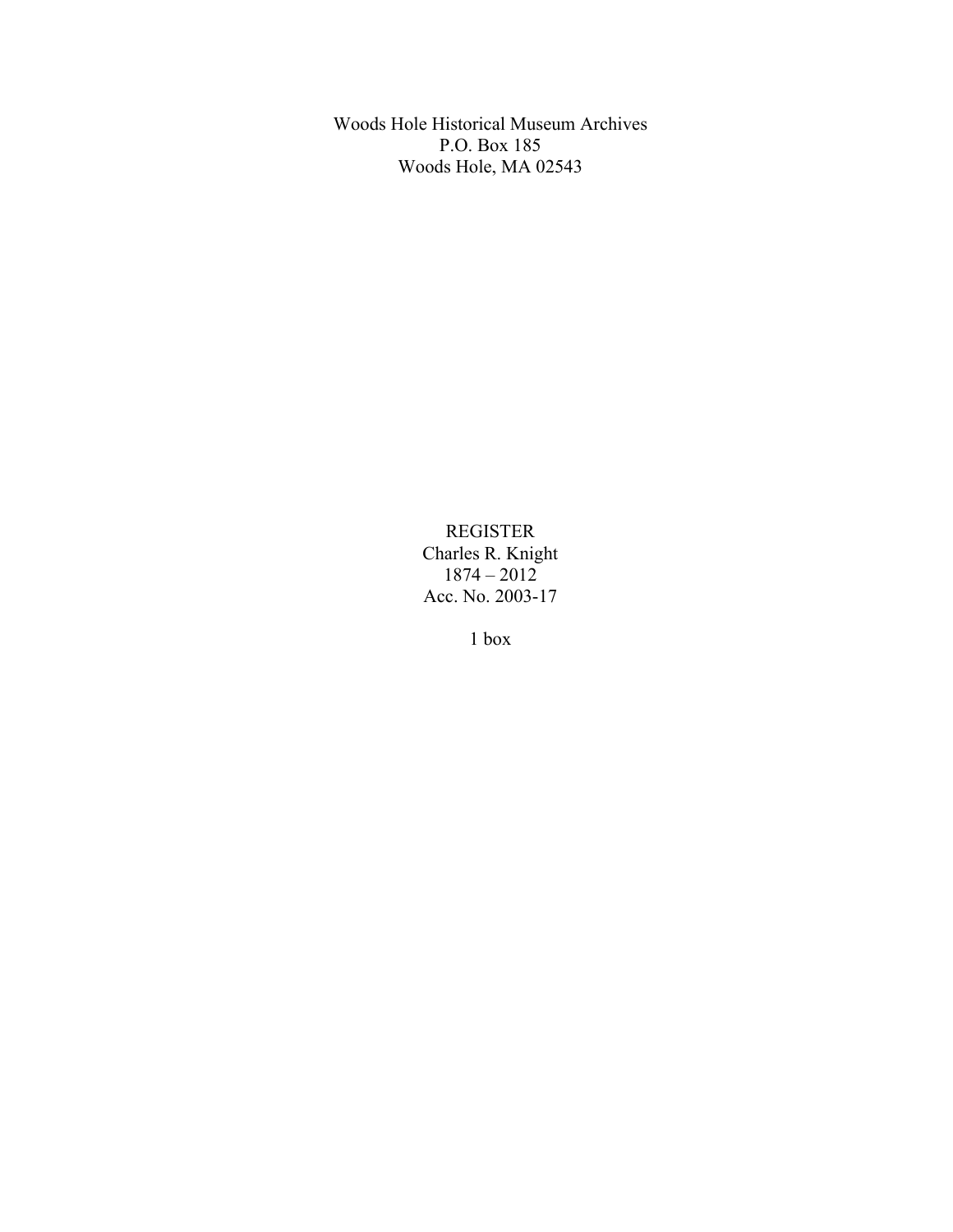## **HISTORY – BIOGRAPHY**

Charles Robert Knight was born in Brooklyn, NY October 21, 1874 and died April 15, 1953 in Manhattan (New York, NY). He was legally blind because of astigmatism and a further injury to his right eye. He was able to be an artist with the wearing of special glasses. He went to the Metropolitan Art School to learn to be a commercial artist and pursue his fascination with animals, anatomy and prehistoric creatures.

His first work was for the American Museum of Natural History in New York where later his enormous paintings filled the backgrounds of display cases and hallways to illustrate the prehistoric world. Eventually other natural history museums hired him as well. Zoos also employed his artistic talents to portray their living animals.

He worked at doing illustrations for National Geographic as well as other publications and wrote books as well with his own illustration.

Charles Robert Knight's summer residence was in the Barnabas Hatch house in Woods Hole, Massachusetts. The current address is 3 Quissett Avenue. The house is probably the second oldest house in Woods Hole, c. 1700 – a two-story Colonial with a bee-hove oven in the kitchen wing. Knight was responsible for moving the house further up the hill and away from the intersection of School and Millfield Streets.

It was here that he spent his later years with his grandchildren. Rhoda Knight Kalt was one of these grandchildren and has obviously devoted her life to his work and reputation.

## **SCOPE**

This collection is made up largely of material donated by Knight's granddaughter, Rhoda Knight Kalt up to the 1980s. She seems to have donated similar material multiple times.

Material from the internet has been added in order to have some biographical information to explain Knight's life and work.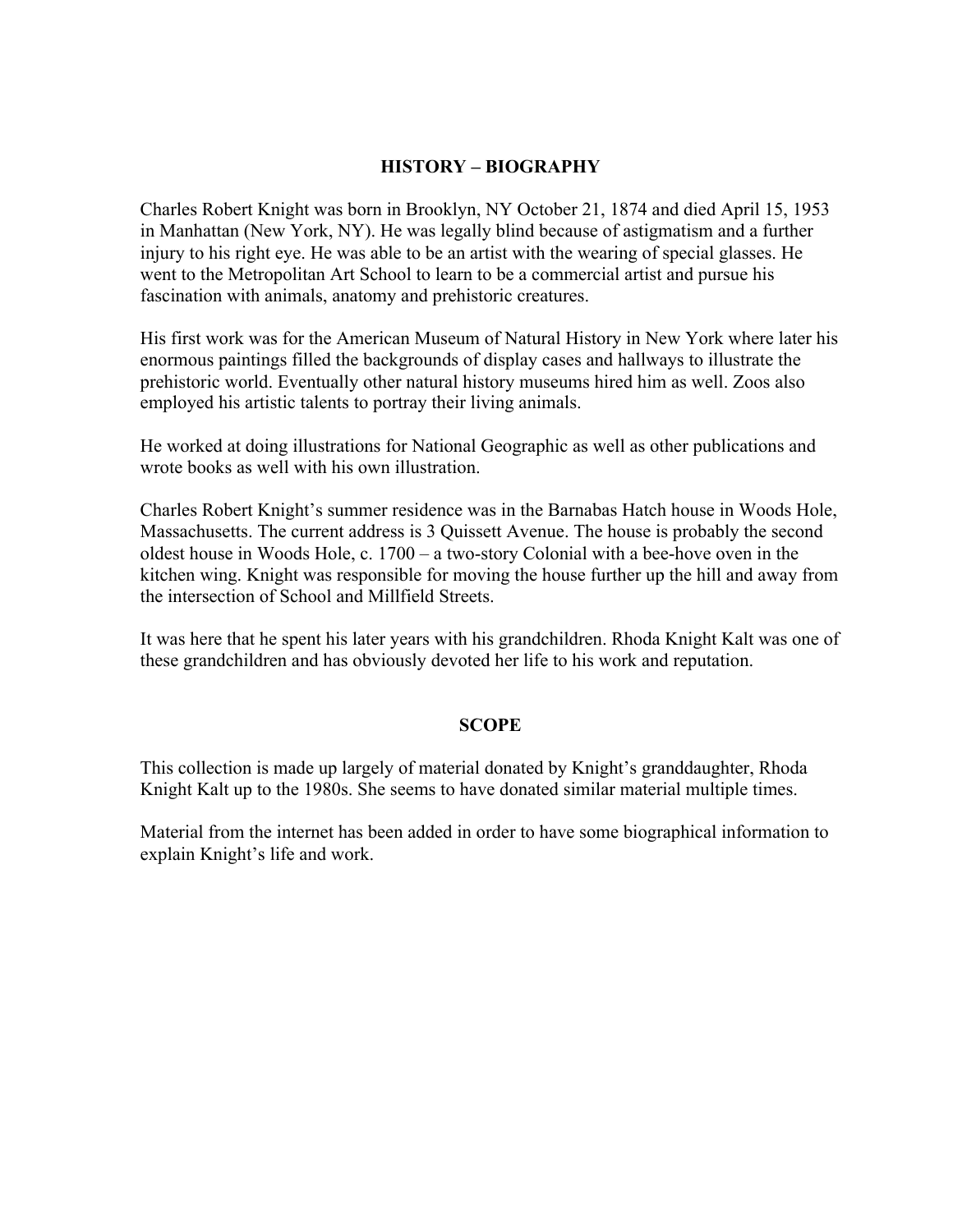## **CHARLES R. KNIGHT COLLECTION**

1 -1. Typewritten manuscript. "Status Report, Charles R. Knight, Current projects involving his life and works." September 15, 1980, Rhoda Knight Kalt, 80 East End Avenue, New York City, 10028, (212) 628-8039. Contains some biographical material and books proposed for publication.

*One book, listed as Project #1 in this 1980 manuscript, titled THE PREHISTORIC VISION OF CHARLES R. KNIGHT, to be published by E.P. Dutton, was actually published in 2012 by Harry N. Abrams as CHARLES R. KNIGHT: THE ARTIST WHO SAW THROUGH TIME by Richard Milner with a preface by Rhoda Knight Kalt.*

1-2. Print-out of information from Amazon on book *CHARLES R. KNIGHT: THE ARTIST WHO SAW THROUGH TIME* by Richard Milner with a preface by Rhoda Knight Kalt.

- 1-3. Wikipedia entry. Charles R. Knight (biography, legacy, works)
- 1-4. Material donated by Rhoda Knight Kalt
	- a. Handwritten note. Note to Elsa Sichel (former archivist of the Woods Hole Historical Collection), September 27 (year unknown).
	- b. Handwritten note to Cynthia, with the donation of another copy of "Toppy and Me" for the Woods Hole Public Library
	- c. Photograph. B/W photo, 8 x 10 inches, of the Charles R. Knight house, Woods Hole. Annotated on reverse: " House – Quissett Avenue owned by the C.R. Knights (Now owned by Mrs. Ralph Wheeler), Jan 1981)
	- d. Photograph. B/W photo, 4 x 5 inches, of the Charles R. Knight house, Woods Hole. Duplicate of 1-4.c. Annotated on reverse "House the Knights lived in on Quissett Avenue – see Manuscript "Toppy and Me". Now owned by Mrs. Ralph Wheeler, Jan '81."
	- e. Photograph. Color photo (8 x 10) of painting of white church with steeple. Annotated on reverse: "Painting of "First Church of Christ". Painting by Charles R. Knight (see "Sandwiches at Sandwich") Chapter "Toppy and Me" manuscript."
	- f. Photograph. B/W photo (5 x 7 inches) of painting of Lightship at Woods Hole Lighthouse Service dock, Little Harbor. Annotated on reverse: "The Relief Lightship at Woods Hole, 1926. Painted by C.R. Knight." 2 copies.
	- g. Photograph. Color photo 5 x 3 3/8 inches) of Lightship at Woods Hole Lighthouse Service dock, Little Harbor. Annotated on reverse: "The Relief Lightship at Woods Hole, 1926. Painted by C.R. Knight." 2 copies.
	- h. Photograph. B/W photo (% x 3  $\frac{1}{2}$  inches) of woman. Annotated on reverse: "Annie Hardcastle Knight (wife of Charles R. Knight). Known as "Nonnie" by her Grandchildren - . 2 copies.
- 1-5. Typewritten manuscript in binder. "Toppy and Me" by Rhoda Knight Steel/Rhoda Knight Kalt.